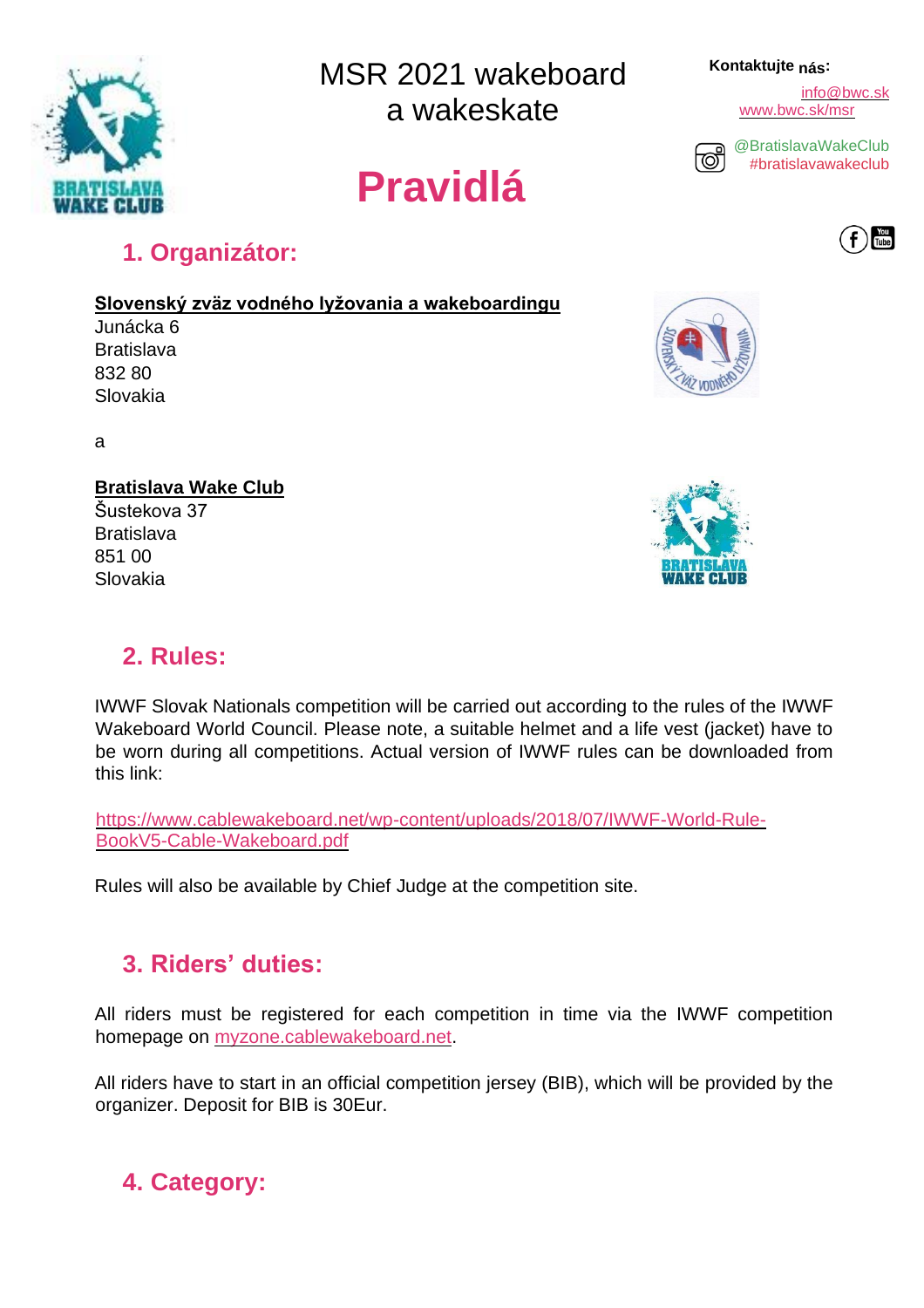Each category requires a minimum of 3 riders

#### **Wakeboard:**

#### **Wakeskate:**

U15 Boys and Girls

OPEN Men and Ladies

- U19 Junior Men and Ladies
- ← OPEN Men and Ladies
- O30 Masters Men
- O40 Veteran Men

## **5. Competitions:**

IWWF Slovak Nationals 2021 consists of the following competition:

**1. Wakelake, Bratislava, Slovakia** *Training & registration:* 

*11.09.2021 Competition: 11.09.2021 Cable: 5 tower cable Type: Nationals 3\* IWWF competition Disciplines: wakeboard, wakeskate* 

Bulletins to each competition will be published in separate documents.

## **2. Slovak Nationals ranking:**

Scoring of Slovak Nationals will be according to the valid scoring rules of the IWWF.

Based on the placing in each category, rides will be awarded with the following ranking points:

- 1. place 400 points 14. place 145 points
- 2. place  $-370$  points 15. place  $-134$  points
- 3. place  $-342$  points 16. place  $-124$  points
- 4. place 317 points 17. place 115 points
- 5. place 293 points 18. place 106 points
- 6. place  $-271$  points 19. place  $-98$  points
- 7. place 251 points 20. place 91 points
- 8. place  $-232$  points 21. place  $-84$  points
- 9. place 214 points 22. place 78 points
- 10. place 198 points 23. place 72 points
- 11. place 183 points 24. place 67 points
- 12. place 170 points 25. place 62 points
- 13. place 157 points

## **3. Prices:**

Prices from sponsors and partners of Slovak Nationals: